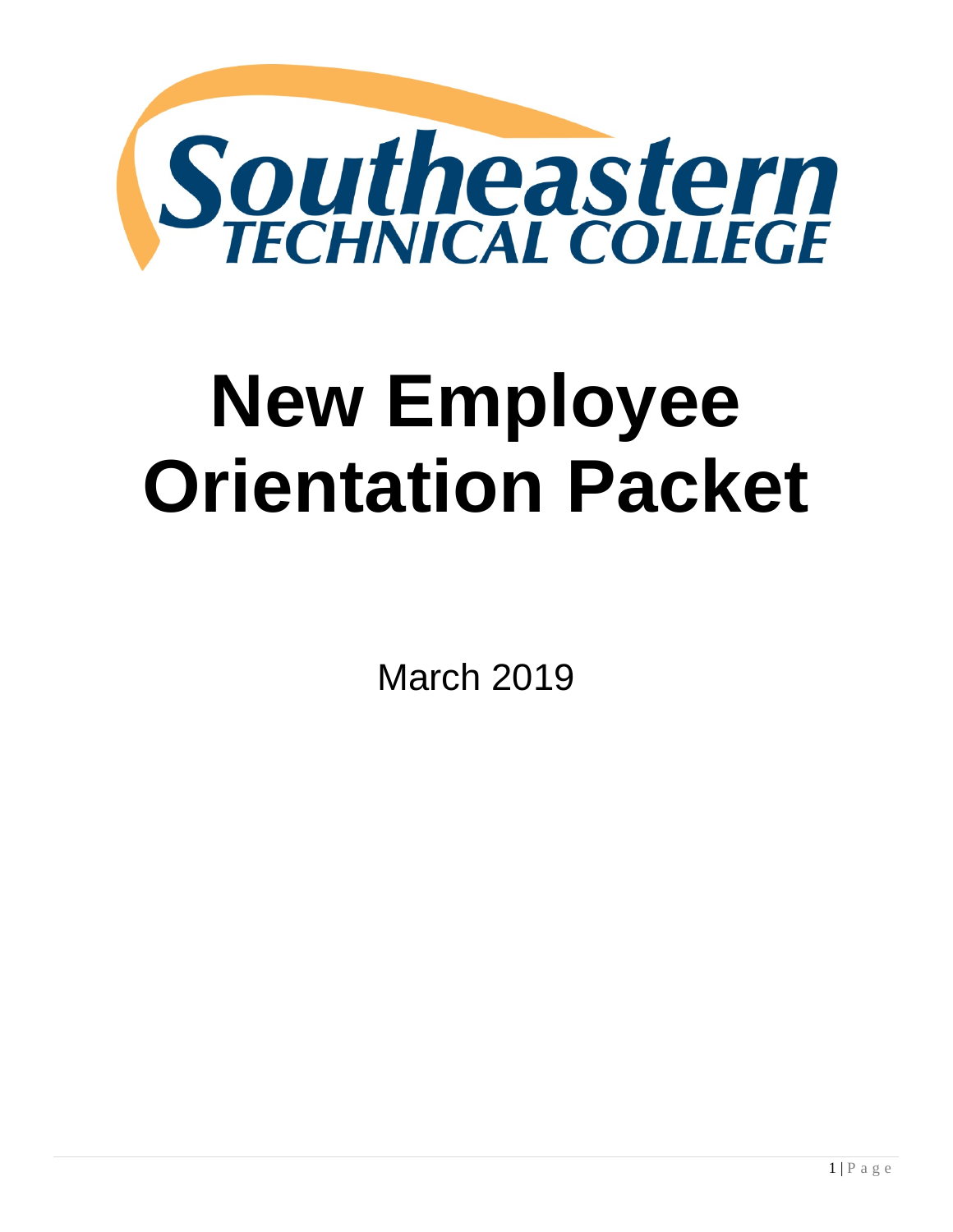# **Southeastern Technical College NEW EMPLOYEE ORIENTATION**

In an effort to make the first experiences of a new employee at Southeastern Technical College pleasant, the following is a guideline to ensure that all necessary information will be disseminated to the new employee. The orientation process is broken down into three (3) one-month intervals. Sections I-VIII should be completed within the first month of employment. Included in this first interval are blood and airborne pathogen training (Section VI) and hazardous chemical training (Section VII), which according to policy, must be completed within the first ten days of employment. Therefore, these two sections should be completed by entire first interval should be these two sections should be completed by \_\_\_\_\_\_\_\_\_\_\_\_\_\_\_.

The second one-month interval includes sections IX-XII and should be completed by \_\_\_\_\_\_\_\_\_\_\_\_\_. Sections XIII-XVI make up the third and last one-month interval, and the completed orientation packet should be returned to the Director of Human Resources by \_\_\_\_\_\_\_\_\_\_\_\_\_\_\_\_\_\_\_\_\_, which is three months from the new employee's start date. Titles or positions of personnel who will be responsible for passing along information are given before each assignment. Two asterisks (\*\*) denote information that will be necessary for some, but not for all, personnel.

**Mentor:** The respective Vice President or Supervisor will assign a mentor to each new employee. The mentor will be the new employee's "right hand" until he/she knows the way around.

Once the new team member has met with all the assigned personnel, the mentor should review the orientation packet to be sure that it is complete. Once the packet is determined to be complete, the mentor should forward the packet to the Director of Human Resources for proper filing.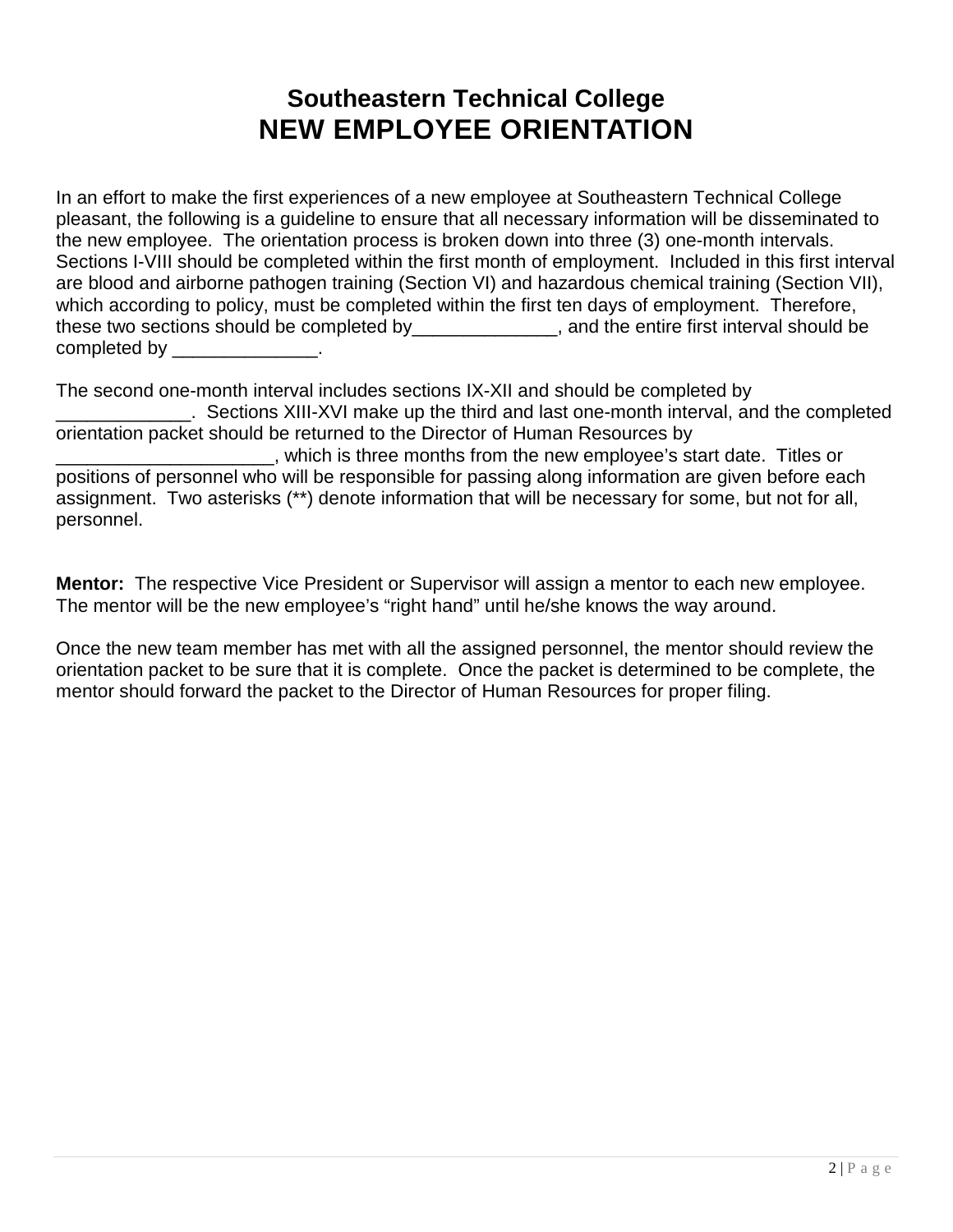# **A Letter From the President**

*Dear New Employee,*

*On behalf of the faculty and staff at Southeastern Technical College, I'd like to welcome you. At Southeastern Tech, we strive to maintain a positive work environment. We try our best to keep the lines of communication open among all employees. Please feel free to come to me at any time with comments, concerns, or observations you may have that can make Southeastern Tech an even better place to work. STC's employees are the backbone to the success of this fine institution, so your happiness is one of my highest concerns. Again, welcome to the STC family.*

*Mr. Larry Calhoun*



**DID YOU KNOW?**

**Southeastern Technical College became a newly merged college within the Technical College System of Georgia on July 1, 2009. The former Southeastern Technical College opened its doors in 1990 and the former Swainsboro Technical College began in 1963. Southeastern Technical College currently employs approximately 150 full-time and 100 part-time people as faculty, administrators, or support personnel. Southeastern Technical College has campuses in Swainsboro and Vidalia and Adult Education Centers in each Service Delivery Area county.**

**Southeastern Technical College primarily serves eight counties---Candler, Emanuel, Jenkins, Johnson, Montgomery, Tattnall, Toombs, and Treutlen---but our students come from all surrounding counties as well. There are 22 technical colleges with many satellite campuses under the Technical College System of Georgia. No one in Georgia has to travel more than an hour to reach a technical college. A vast array of programs are offered at the various colleges.**

**With the advent of the HOPE grant after the commencement of the lottery in Georgia in 1993, a portion of tuition is paid by the state, making a postsecondary education accessible to most resident**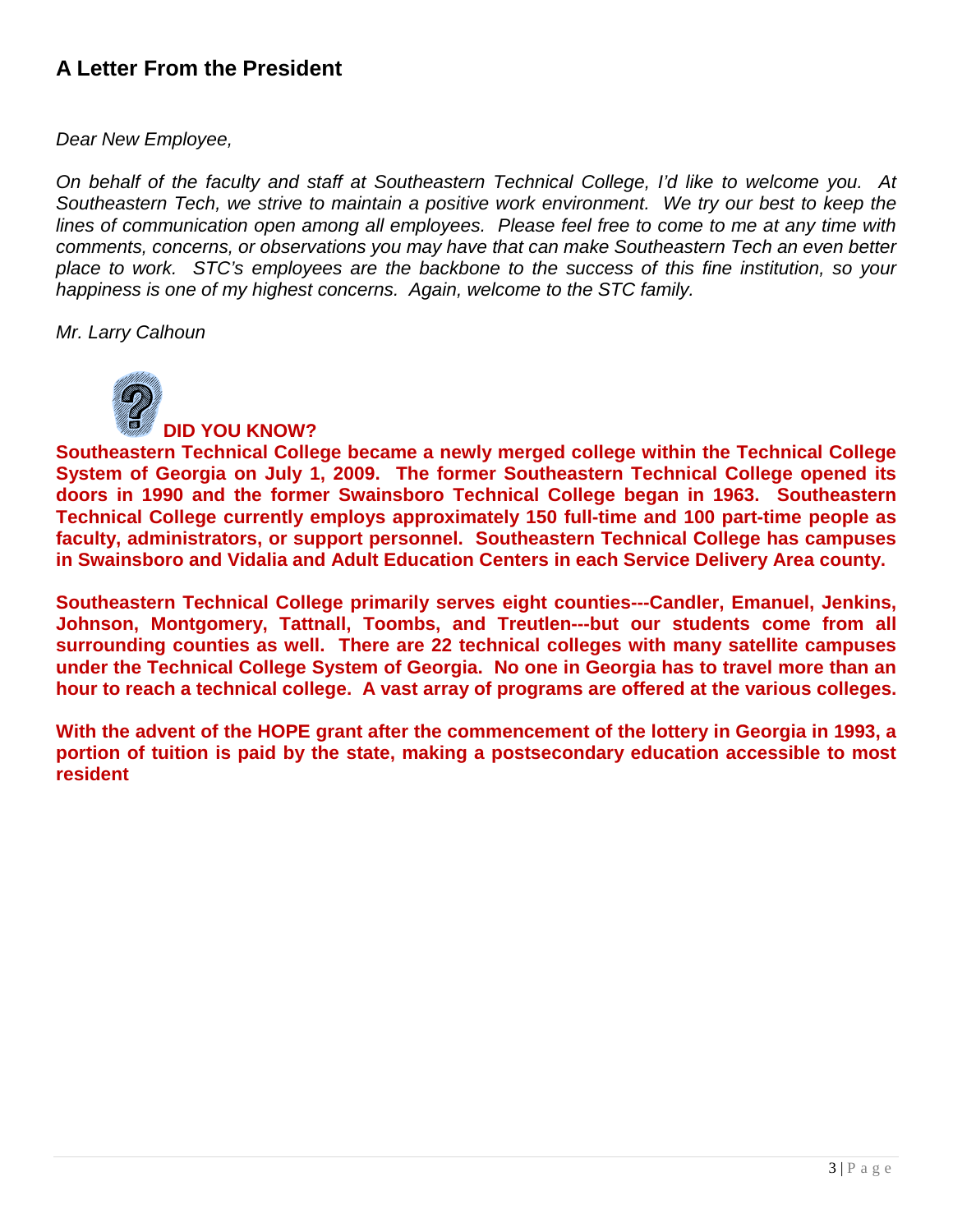#### **Listed below are the names, phone numbers, email addresses, and office locations of the assigned personnel you will be meeting with over the next few months.**

| <b>Name</b>                       | <b>Title</b>                                                               | Phone                                  | <b>Office</b>      | <b>E-mail Address</b>                                         |
|-----------------------------------|----------------------------------------------------------------------------|----------------------------------------|--------------------|---------------------------------------------------------------|
|                                   | <b>Mentor</b>                                                              |                                        |                    |                                                               |
| Lanie Jonas or<br>Velina Clements | Human Resources Representative                                             | 912-538-3230 or<br>478-289-2251        | V-138B<br>$S-1213$ | ljonas@southeasterntech.edu<br>vclements@southeasterntech.edu |
|                                   | Supervisor or Dean, if applicable                                          |                                        |                    |                                                               |
| Judy Hart or<br>Ola Smith         | Receptionist                                                               | 912-538-3100 or V-112<br>478-289-2215  | S-2101             | jhart@southeasterntech.edu<br>osmith@southeasterntech.edu     |
| <b>Stephannie Waters</b>          | <b>Exposure Control Coordinator</b>                                        | 912-538-3195                           | $V - 731$          | swaters@southeasterntech.edu                                  |
| <b>Travis Akridge</b>             | Director of Safety and Security/<br><b>Hazardous Chemicals Coordinator</b> | 478-299-3530                           | $V-825$            | takridge@southeasterntech.edu                                 |
| <b>Paul Graham</b>                | Director of Information Technology                                         | 912-538-3149                           | $V-152$            | pgraham@southeasterntech.edu                                  |
| <b>Gail Ware</b>                  | <b>VP for Institutional Effectiveness</b>                                  | 478-289-2331                           | S-2253             | gware@southeasterntech.edu                                    |
| <b>Sarah Gross</b>                | <b>Director of Facilities</b>                                              | 478-289-2227 or S-3204<br>912-538-3187 | $V-105$            | sgross@southeasterntech.edu                                   |
| <b>Denise Powell</b>              | <b>VP for Administrative Services</b>                                      | 912-538-3162                           | $V-138C$           | dpowell@southeasterntech.edu                                  |
| Dr. Barry Dotson                  | <b>VP for Student Affairs</b>                                              | 912-538-3141                           |                    | V-158A bdotson@southeasterntech.edu                           |
| <b>Blythe Wilcox</b>              | <b>Executive Director of Institutional</b><br>Advancement                  | 912-538-3147                           | $V-127$            | bwilcox@southeasterntech.edu                                  |
| <b>Natalie Osborne</b>            | Director of Marketing and Public<br>Relations                              | 912-538-3157                           | $V-158B$           | nosborne@southeasterntech.edu                                 |
| <b>Leah Dasher</b>                | <b>Director of Library Services</b>                                        | 478-289-2322 or<br>912-538-3209        | Library            | Idasher@southeasterntech.edu                                  |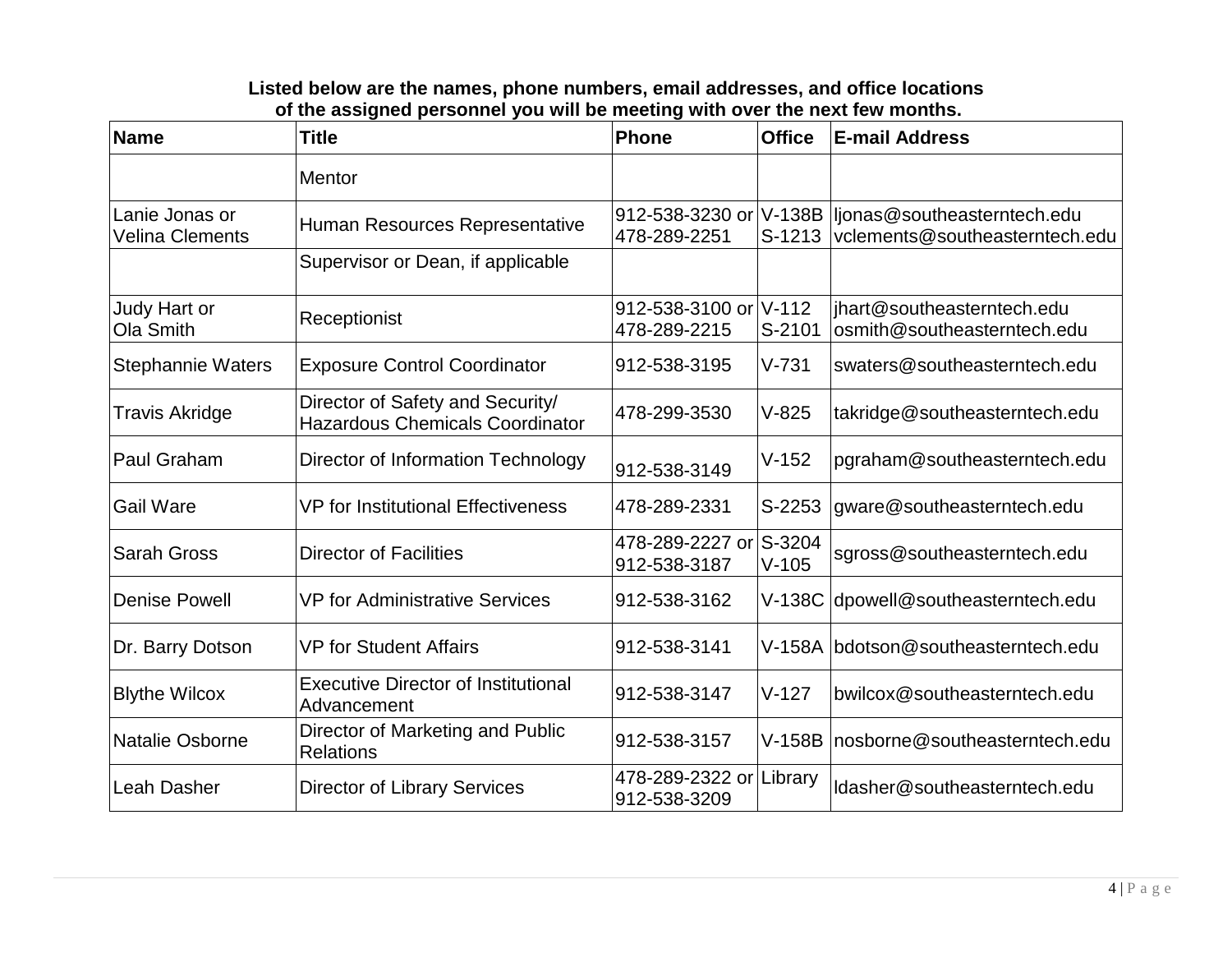# **MONTH ONE:**

#### **I. VICE PRESIDENT OR SUPERVISOR**

| $\blacktriangledown$ | <b>RESPONSIBILITY</b>                                                                                                      |
|----------------------|----------------------------------------------------------------------------------------------------------------------------|
|                      | Welcome to the new position.                                                                                               |
|                      | Review philosophy and purpose of the College.<br>Discuss the mission of the division.                                      |
|                      | Explain the organizational chart; roles of superiors/subordinates.                                                         |
|                      | ** Discuss requirements for certification and certification renewal.                                                       |
|                      | ** Discuss requirements related to additional training required.                                                           |
|                      | Show assigned office space.                                                                                                |
|                      | Introduce to assigned mentor.                                                                                              |
|                      | Clarify job description.                                                                                                   |
|                      | Discuss annual performance appraisal process and provide copy of PMF.                                                      |
|                      | Give a copy of the STC Staff Development Policy and Procedure and explain the<br>process.                                  |
|                      | Review and explain the college calendar.                                                                                   |
|                      | Reiterate work week/hours of work; breaks; flexible scheduling; deadline of turning in<br>hourly timesheets, if applicable |
|                      | Provide information on budgetary guidelines.                                                                               |
|                      | Explain proper authorization for ordering anything, including organization number.                                         |
|                      | Clarify dress code.                                                                                                        |
|                      | Assist in setting up new e-mail address and password.                                                                      |
|                      | Assist in ordering business cards and name tag.                                                                            |
|                      | Issue parking permit.                                                                                                      |
|                      | Issue office key.                                                                                                          |
|                      | Complete and sign Employee Equipment/Property Assignment Form (see attached).                                              |

\_\_\_\_\_\_\_\_\_\_\_\_\_\_\_\_\_\_\_\_\_\_\_\_\_\_\_\_\_\_\_\_\_\_\_\_\_\_\_\_\_\_\_\_\_\_\_\_\_\_\_\_\_\_\_\_\_\_\_\_\_\_\_\_\_\_\_\_\_\_\_\_\_\_\_\_\_\_

\_\_\_\_\_\_\_\_\_\_\_\_\_\_\_\_\_\_\_\_\_\_\_\_\_\_\_\_\_\_\_\_\_\_\_\_\_\_\_\_\_\_\_\_\_\_\_\_\_\_\_\_\_\_\_\_\_\_\_\_\_\_\_\_\_\_\_\_\_\_\_\_\_\_\_\_\_\_

#### **Questions/Comments:**

**Signatures\_\_\_\_\_\_\_\_\_\_\_\_\_\_\_\_\_\_\_\_\_\_\_\_\_\_\_\_\_\_\_\_\_\_\_\_\_\_\_\_\_\_\_\_\_\_\_\_\_\_\_\_\_\_\_\_\_\_\_\_\_\_\_\_\_\_\_\_ Vice President/Supervisor**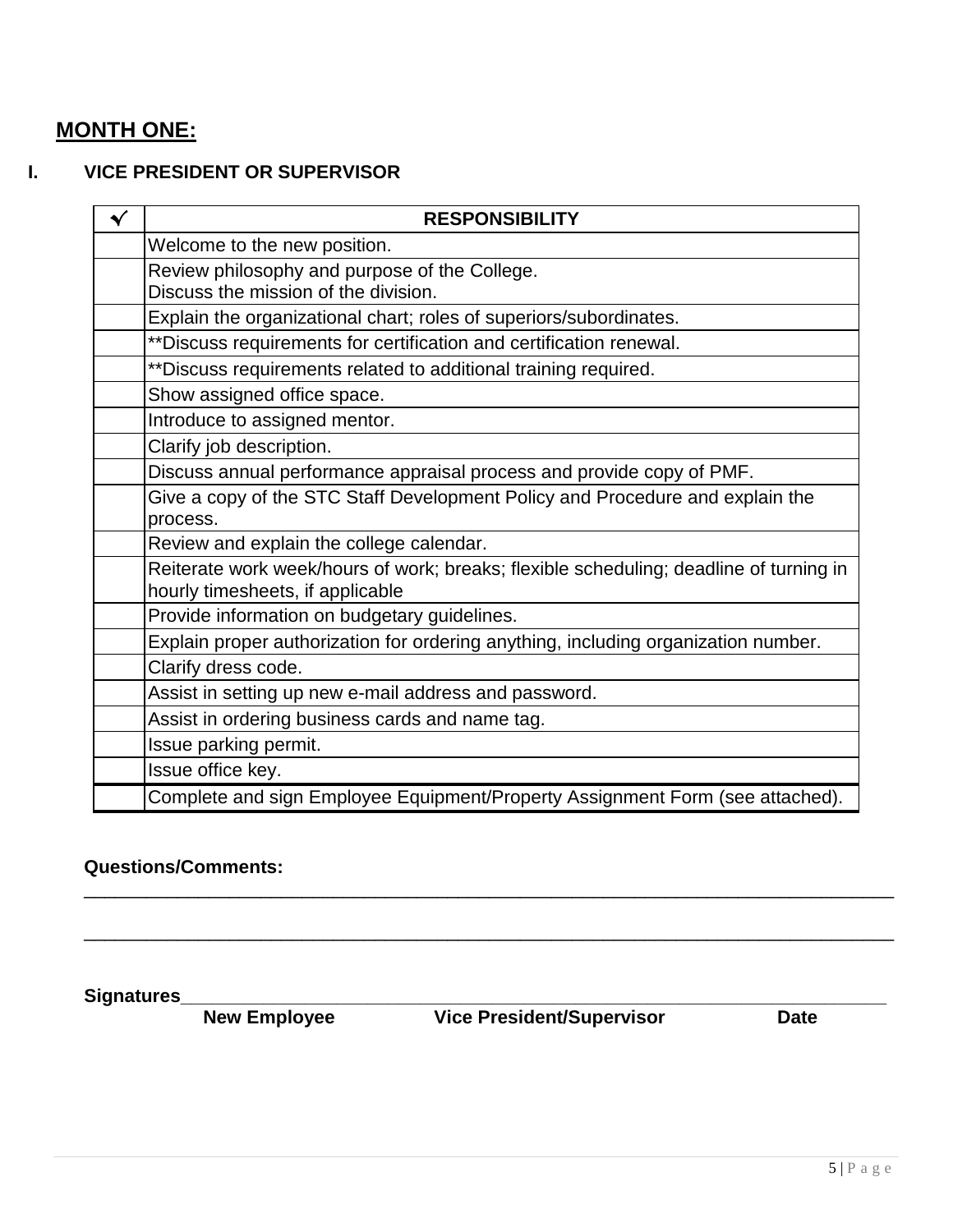#### *STC EMPLOYEE EQUIPMENT/PROPERTY ASSIGNMENT*

#### **NAME OF EMPLOYEE:**

# **BEGINNING EMPLOYMENT DATE: \_\_\_\_\_\_\_\_\_\_\_\_\_\_\_\_\_\_\_\_\_\_\_\_\_\_\_**

| <b>INVENTORY ID</b> | <b>DESCRIPTION</b> | <b>LOCATION</b> |
|---------------------|--------------------|-----------------|
|                     |                    |                 |
|                     |                    |                 |
|                     |                    |                 |
|                     |                    |                 |
|                     |                    |                 |
|                     |                    |                 |
|                     |                    |                 |
|                     |                    |                 |
|                     |                    |                 |
|                     |                    |                 |
|                     |                    |                 |
|                     |                    |                 |
|                     |                    |                 |
|                     |                    |                 |
|                     |                    |                 |
|                     |                    |                 |
|                     |                    |                 |
|                     |                    |                 |
|                     |                    |                 |

**Employee Signature: \_\_\_\_\_\_\_\_\_\_\_\_\_\_\_\_\_\_\_\_\_\_\_\_\_\_\_\_\_\_\_\_\_\_\_\_\_\_\_\_\_**

**Supervisor Signature: \_\_\_\_\_\_\_\_\_\_\_\_\_\_\_\_\_\_\_\_\_\_\_\_\_\_\_\_\_\_\_\_\_\_\_\_\_\_\_\_**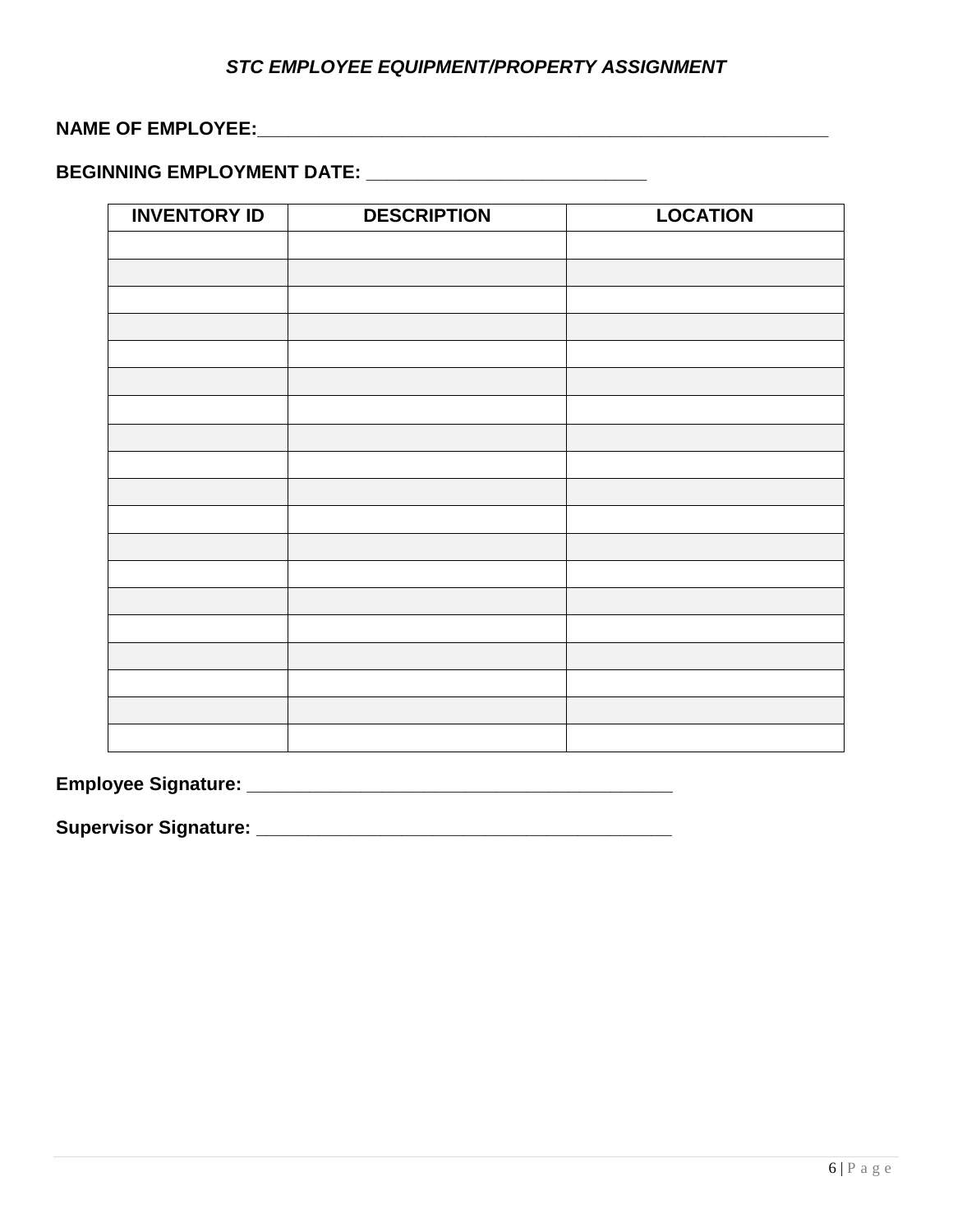### **II. MENTOR**

| ✔ | <b>RESPONSIBILITY</b>                                                                                                               |
|---|-------------------------------------------------------------------------------------------------------------------------------------|
|   | Tour the school.                                                                                                                    |
|   | Show how to access the staff lounge.                                                                                                |
|   | Show location of mail boxes.                                                                                                        |
|   | Tell about breaks, how the coffee system works.                                                                                     |
|   | Show maps in rooms designating evacuation routes, show call buttons for<br>emergencies.                                             |
|   | Inform of lunch possibilities; take out to lunch on the first day, if possible.                                                     |
|   | Assist in obtaining supplies for office.                                                                                            |
|   | Show how to use the copier; where to find paper, transparencies; who to call for<br>repair.                                         |
|   | Make appointments with other vice presidents to introduce new employee and have<br>VP give overview of his/her respective division. |
|   | Vice President for Administrative Services (see also page 11)                                                                       |
|   | Vice President for Student Affairs (see also page 12)                                                                               |
|   | Vice President for Academic Affairs                                                                                                 |
|   | Vice President for Economic Development                                                                                             |
|   | Vice President for Institutional Effectiveness (see also page 10)                                                                   |
|   | Visit all STC campuses.                                                                                                             |

#### **Questions/Comments:**

**Signatures\_\_\_\_\_\_\_\_\_\_\_\_\_\_\_\_\_\_\_\_\_\_\_\_\_\_\_\_\_\_\_\_\_\_\_\_\_\_\_\_\_\_\_\_\_\_\_\_\_\_\_\_\_\_\_\_\_\_\_\_\_\_\_\_\_\_\_\_ New Employee** 

\_\_\_\_\_\_\_\_\_\_\_\_\_\_\_\_\_\_\_\_\_\_\_\_\_\_\_\_\_\_\_\_\_\_\_\_\_\_\_\_\_\_\_\_\_\_\_\_\_\_\_\_\_\_\_\_\_\_\_\_\_\_\_\_\_\_\_\_\_\_\_\_\_\_\_\_\_\_

\_\_\_\_\_\_\_\_\_\_\_\_\_\_\_\_\_\_\_\_\_\_\_\_\_\_\_\_\_\_\_\_\_\_\_\_\_\_\_\_\_\_\_\_\_\_\_\_\_\_\_\_\_\_\_\_\_\_\_\_\_\_\_\_\_\_\_\_\_\_\_\_\_\_\_\_\_\_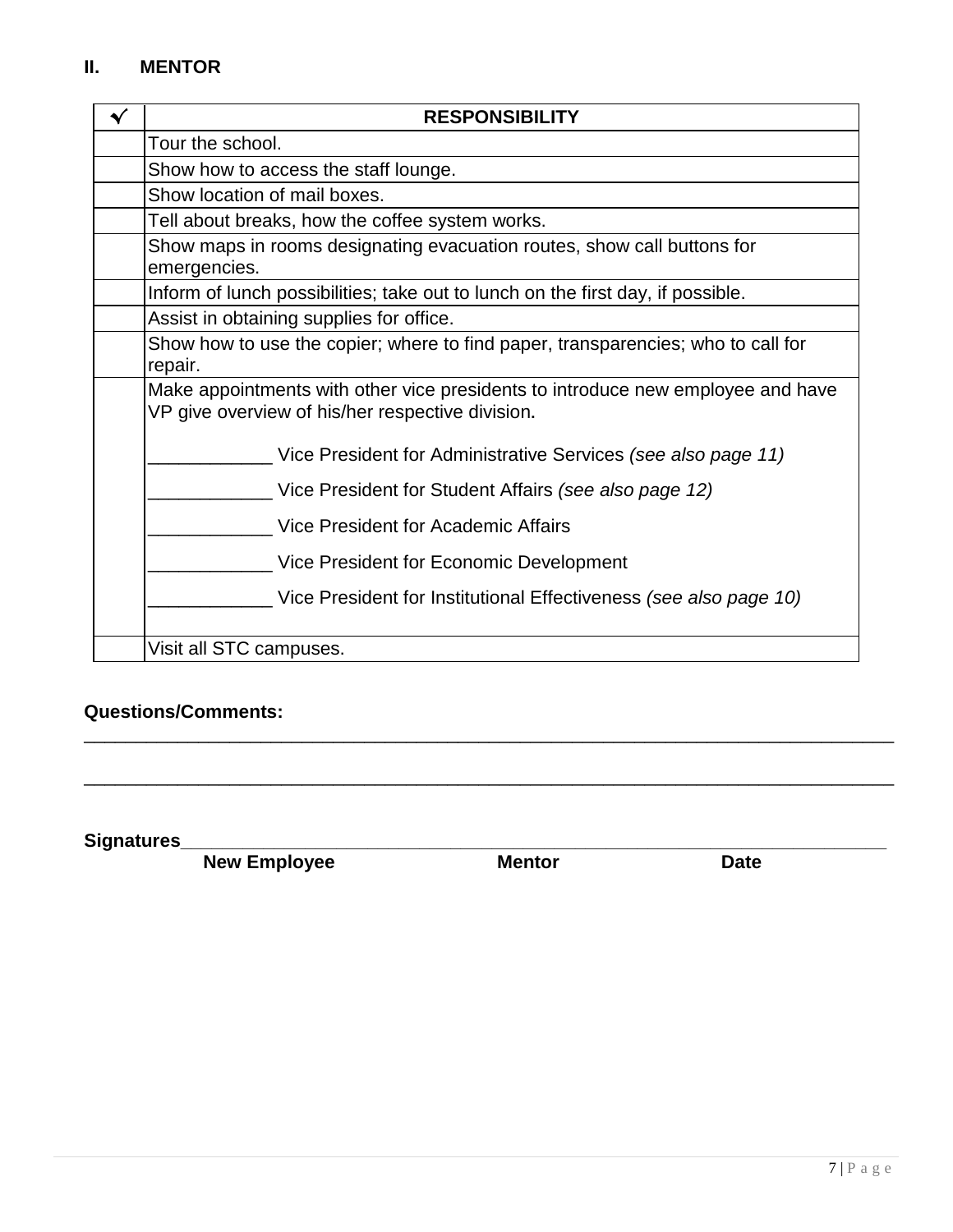#### **III. HUMAN RESOURCES**

| ✔ | <b>RESPONSIBILITY</b>                                                                                                                               |
|---|-----------------------------------------------------------------------------------------------------------------------------------------------------|
|   | Complete the necessary employment forms.                                                                                                            |
|   | Discuss classification of employment (exempt/non-exempt).                                                                                           |
|   | Discuss online enrollment for health insurance and flexible benefits.                                                                               |
|   | Provide copies of two forms of proper ID required by the state (driver's license &<br>social security card).                                        |
|   | Review payroll period.                                                                                                                              |
|   | Define (in writing) work week/hours of work.                                                                                                        |
|   | Explain types of leave (annual, sick, personal, education support), accumulation of<br>leave, forfeiture of leave, and request for leave procedure. |
|   | ** Offer election of retirement, if applicable.                                                                                                     |
|   | Give information on EXTRA state employee benefits available; i.e., deferred<br>compensation, Valic, credit union.                                   |
|   | Discuss college policies on weapons and drugs.                                                                                                      |
|   | Explain where to find STC Employee Handbook.                                                                                                        |
|   | Explain sexual harassment and grievance procedures.                                                                                                 |
|   | Explain annual state disclosure statement.                                                                                                          |
|   | ** Discuss criminal background checks, motor vehicle checks, and drug screens, if<br>applicable.                                                    |
|   | Explain use of fuel cards and issue ID number to employee.                                                                                          |
|   | Provide information on required Intersections training.                                                                                             |
|   | <b>Review Human Resources Checklist.</b>                                                                                                            |

\_\_\_\_\_\_\_\_\_\_\_\_\_\_\_\_\_\_\_\_\_\_\_\_\_\_\_\_\_\_\_\_\_\_\_\_\_\_\_\_\_\_\_\_\_\_\_\_\_\_\_\_\_\_\_\_\_\_\_\_\_\_\_\_\_\_\_\_\_\_\_\_\_\_\_\_\_\_

\_\_\_\_\_\_\_\_\_\_\_\_\_\_\_\_\_\_\_\_\_\_\_\_\_\_\_\_\_\_\_\_\_\_\_\_\_\_\_\_\_\_\_\_\_\_\_\_\_\_\_\_\_\_\_\_\_\_\_\_\_\_\_\_\_\_\_\_\_\_\_\_\_\_\_\_\_\_

#### **Questions/Comments:**

**Signatures\_\_\_\_\_\_\_\_\_\_\_\_\_\_\_\_\_\_\_\_\_\_\_\_\_\_\_\_\_\_\_\_\_\_\_\_\_\_\_\_\_\_\_\_\_\_\_\_\_\_\_\_\_\_\_\_\_\_\_\_\_\_\_\_\_\_\_\_ Numan Resources**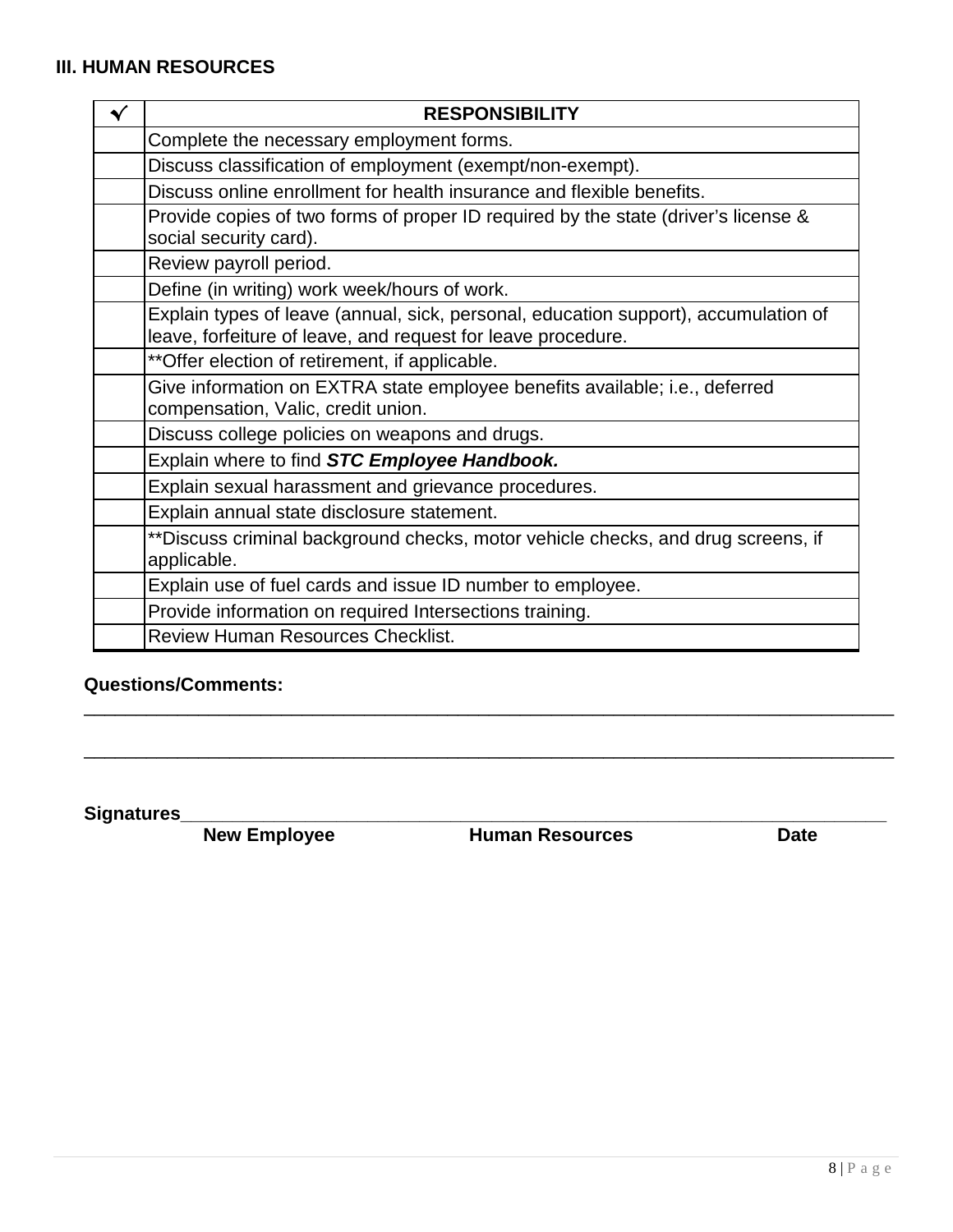# **IV. DEAN OF ACADEMIC AFFAIRS (Faculty Only)**

| $\checkmark$ | <b>RESPONSIBILITY</b>                                                                                     |
|--------------|-----------------------------------------------------------------------------------------------------------|
|              | Explain where to find the Faculty Handbook.                                                               |
|              | Review appeal process.                                                                                    |
|              | Inform procedures concerning student graduations.                                                         |
|              | Explain program standards required by TCSG.                                                               |
|              | Give information about advisory committees.                                                               |
|              | Give information about New Teacher Institute.                                                             |
|              | Provide information on organizations of TCSG Consortiums & IFCC process.                                  |
|              | Give information on "New Student Orientation" day.                                                        |
|              | Show and explain the school calendar and how it relates to instruction for annual                         |
|              | leave.                                                                                                    |
|              | Provide Banner training for marketing/recruitment activities.                                             |
|              | Give detailed clarification of program standards for specific assigned instructional<br>responsibilities. |
|              | Give information about field trip requests.                                                               |
|              | Give information about grade keeping and recording.                                                       |
|              | Give information about attendance policy.                                                                 |
|              | Give information about academic dishonesty policy.                                                        |
|              | Give information about 1 <sup>st</sup> day of classes, rosters, etc.                                      |
|              | Give information about special needs students.                                                            |
|              | Give information about tutorial services available at school.                                             |
|              | Give information about work ethics policy.                                                                |
|              | Give information about process for ordering books through the bookstore.                                  |
|              | Give information about ordering instructor materials or preview materials.                                |
|              | Give information about proper way to return preview materials.                                            |

#### **Questions/Comments:**

**Signatures\_\_\_\_\_\_\_\_\_\_\_\_\_\_\_\_\_\_\_\_\_\_\_\_\_\_\_\_\_\_\_\_\_\_\_\_\_\_\_\_\_\_\_\_\_\_\_\_\_\_\_\_\_\_\_\_\_\_\_\_\_\_\_\_\_\_\_\_ Dean of Academic Affairs** 

\_\_\_\_\_\_\_\_\_\_\_\_\_\_\_\_\_\_\_\_\_\_\_\_\_\_\_\_\_\_\_\_\_\_\_\_\_\_\_\_\_\_\_\_\_\_\_\_\_\_\_\_\_\_\_\_\_\_\_\_\_\_\_\_\_\_\_\_\_\_\_\_\_\_\_\_\_\_

\_\_\_\_\_\_\_\_\_\_\_\_\_\_\_\_\_\_\_\_\_\_\_\_\_\_\_\_\_\_\_\_\_\_\_\_\_\_\_\_\_\_\_\_\_\_\_\_\_\_\_\_\_\_\_\_\_\_\_\_\_\_\_\_\_\_\_\_\_\_\_\_\_\_\_\_\_\_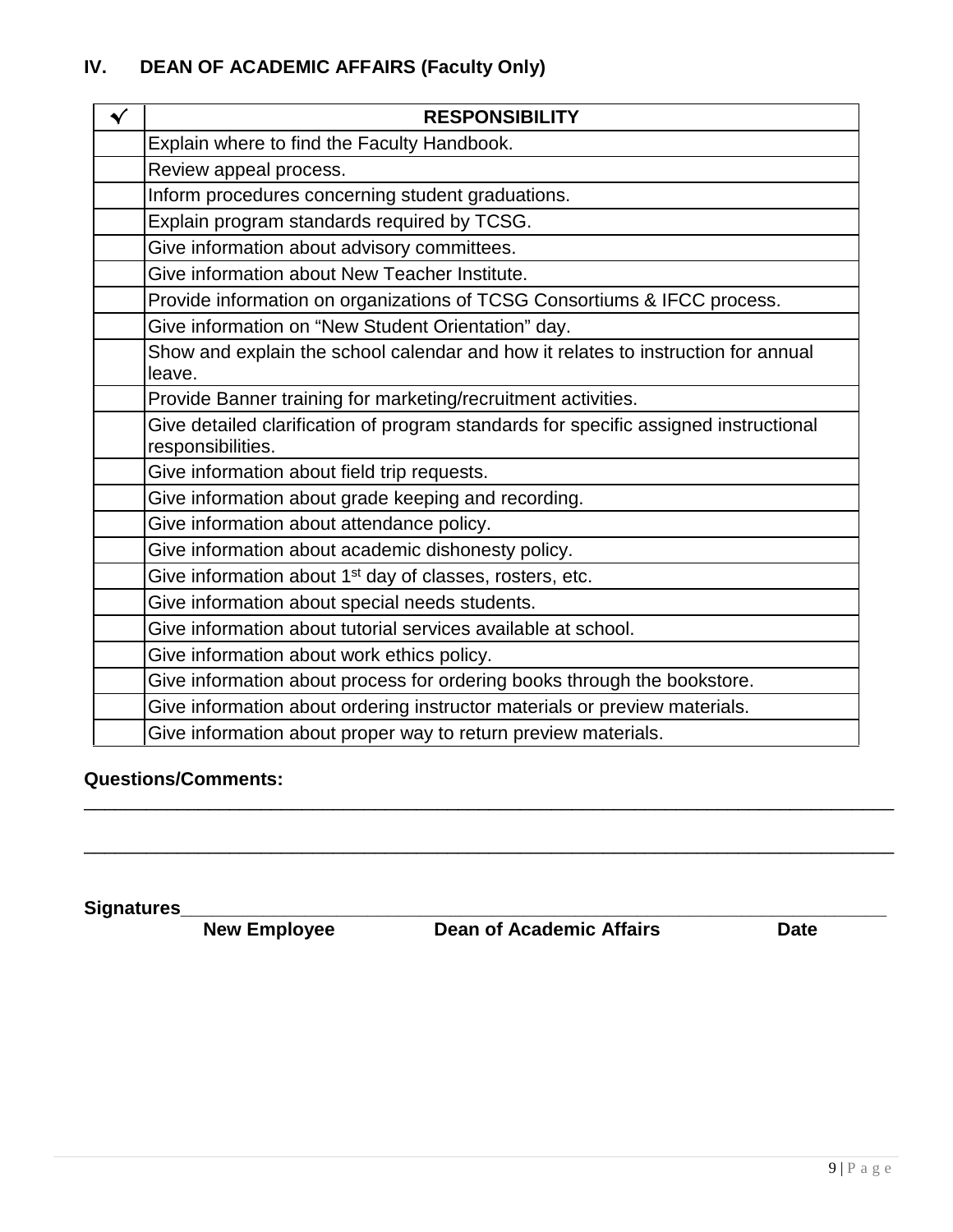#### **V. SCHOOL RECEPTIONIST**

| <b>RESPONSIBILITY</b>                                       |
|-------------------------------------------------------------|
| Show how to use the phone system.                           |
| Issue list of staff telephone numbers.                      |
| Give information about parking.                             |
| Give information about use of school vehicles.              |
| Provide information about voice mail and FAX machine usage. |

\_\_\_\_\_\_\_\_\_\_\_\_\_\_\_\_\_\_\_\_\_\_\_\_\_\_\_\_\_\_\_\_\_\_\_\_\_\_\_\_\_\_\_\_\_\_\_\_\_\_\_\_\_\_\_\_\_\_\_\_\_\_\_\_\_\_\_\_\_\_\_\_\_\_\_\_\_\_

\_\_\_\_\_\_\_\_\_\_\_\_\_\_\_\_\_\_\_\_\_\_\_\_\_\_\_\_\_\_\_\_\_\_\_\_\_\_\_\_\_\_\_\_\_\_\_\_\_\_\_\_\_\_\_\_\_\_\_\_\_\_\_\_\_\_\_\_\_\_\_\_\_\_\_\_\_\_

#### **Questions/Comments:**

**Signatures\_\_\_\_\_\_\_\_\_\_\_\_\_\_\_\_\_\_\_\_\_\_\_\_\_\_\_\_\_\_\_\_\_\_\_\_\_\_\_\_\_\_\_\_\_\_\_\_\_\_\_\_\_\_\_\_\_\_\_\_\_\_\_\_\_\_\_\_**

**New Employee Dean of Academic Affairs Date**

#### **VI. EXPOSURE CONTROL COORDINATOR**

| <b>RESPONSIBILITY</b>              |
|------------------------------------|
| Discuss the Exposure Control Plan. |

\_\_\_\_\_\_\_\_\_\_\_\_\_\_\_\_\_\_\_\_\_\_\_\_\_\_\_\_\_\_\_\_\_\_\_\_\_\_\_\_\_\_\_\_\_\_\_\_\_\_\_\_\_\_\_\_\_\_\_\_\_\_\_\_\_\_\_\_\_\_\_\_\_\_\_\_\_\_

\_\_\_\_\_\_\_\_\_\_\_\_\_\_\_\_\_\_\_\_\_\_\_\_\_\_\_\_\_\_\_\_\_\_\_\_\_\_\_\_\_\_\_\_\_\_\_\_\_\_\_\_\_\_\_\_\_\_\_\_\_\_\_\_\_\_\_\_\_\_\_\_\_\_\_\_\_\_

#### **Questions/Comments:**

**Signatures\_\_\_\_\_\_\_\_\_\_\_\_\_\_\_\_\_\_\_\_\_\_\_\_\_\_\_\_\_\_\_\_\_\_\_\_\_\_\_\_\_\_\_\_\_\_\_\_\_\_\_\_\_\_\_\_\_\_\_\_\_\_\_\_\_\_\_\_ Exposure Control Coordinator** 

#### **VII. HAZARDOUS CHEMICALS COORDINATOR**

| <b>RESPONSIBILITY</b>                                                                  |  |
|----------------------------------------------------------------------------------------|--|
| Provide information about Hazardous Duty Standards Act Compliance: Your Right to Know. |  |

\_\_\_\_\_\_\_\_\_\_\_\_\_\_\_\_\_\_\_\_\_\_\_\_\_\_\_\_\_\_\_\_\_\_\_\_\_\_\_\_\_\_\_\_\_\_\_\_\_\_\_\_\_\_\_\_\_\_\_\_\_\_\_\_\_\_\_\_\_\_\_\_\_\_\_\_\_\_

\_\_\_\_\_\_\_\_\_\_\_\_\_\_\_\_\_\_\_\_\_\_\_\_\_\_\_\_\_\_\_\_\_\_\_\_\_\_\_\_\_\_\_\_\_\_\_\_\_\_\_\_\_\_\_\_\_\_\_\_\_\_\_\_\_\_\_\_\_\_\_\_\_\_\_\_\_\_

#### **Questions/Comments:**

**Signatures\_\_\_\_\_\_\_\_\_\_\_\_\_\_\_\_\_\_\_\_\_\_\_\_\_\_\_\_\_\_\_\_\_\_\_\_\_\_\_\_\_\_\_\_\_\_\_\_\_\_\_\_\_\_\_\_\_\_\_\_\_\_\_\_\_\_\_\_**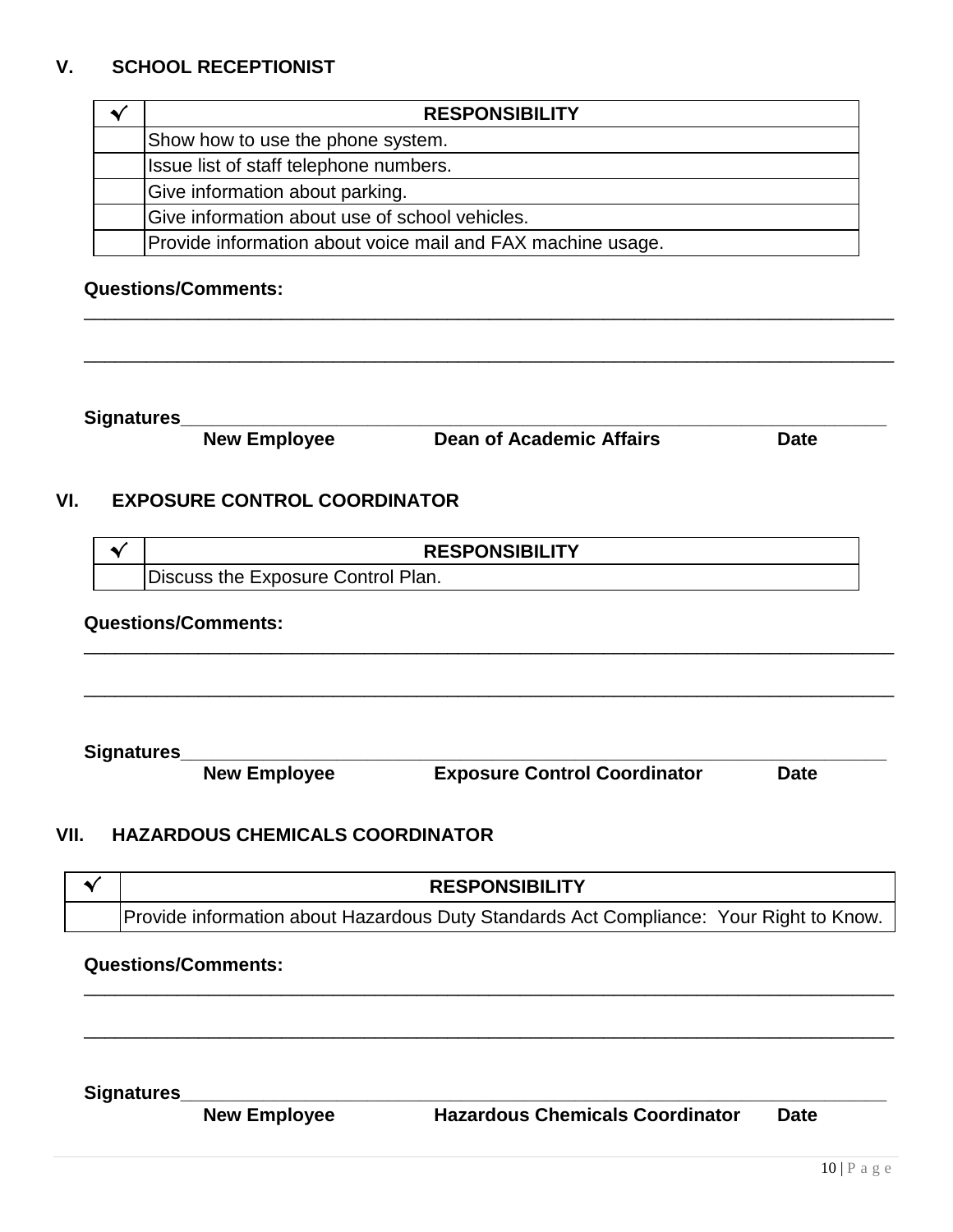| <b>RESPONSIBILITY</b>                                       |
|-------------------------------------------------------------|
| Review Safety and Security Manual with employee.            |
| Provide Active Shooter training.                            |
| Explain the different types of alarms.                      |
| (In case of alarms, show/tell where exits are to building.) |
| Discuss Georgia State Law regarding campus carry.           |

\_\_\_\_\_\_\_\_\_\_\_\_\_\_\_\_\_\_\_\_\_\_\_\_\_\_\_\_\_\_\_\_\_\_\_\_\_\_\_\_\_\_\_\_\_\_\_\_\_\_\_\_\_\_\_\_\_\_\_\_\_\_\_\_\_\_\_\_\_\_\_\_\_\_\_\_\_\_

\_\_\_\_\_\_\_\_\_\_\_\_\_\_\_\_\_\_\_\_\_\_\_\_\_\_\_\_\_\_\_\_\_\_\_\_\_\_\_\_\_\_\_\_\_\_\_\_\_\_\_\_\_\_\_\_\_\_\_\_\_\_\_\_\_\_\_\_\_\_\_\_\_\_\_\_\_\_

#### **Questions/Comments:**

**Signatures\_\_\_\_\_\_\_\_\_\_\_\_\_\_\_\_\_\_\_\_\_\_\_\_\_\_\_\_\_\_\_\_\_\_\_\_\_\_\_\_\_\_\_\_\_\_\_\_\_\_\_\_\_\_\_\_\_\_\_\_\_\_\_\_\_\_\_\_ Director of Safety and Security** 

### **MONTH TWO:**

### **IX. INFORMATION TECHNOLOGY**

| <b>RESPONSIBILITY</b>                                      |
|------------------------------------------------------------|
| <b>Explain IT Help Desk and Online E-Mail.</b>             |
| Discuss Computer Use Policy.                               |
| Give details on how to access STC server while off campus. |

\_\_\_\_\_\_\_\_\_\_\_\_\_\_\_\_\_\_\_\_\_\_\_\_\_\_\_\_\_\_\_\_\_\_\_\_\_\_\_\_\_\_\_\_\_\_\_\_\_\_\_\_\_\_\_\_\_\_\_\_\_\_\_\_\_\_\_\_\_\_\_\_\_\_\_\_\_\_

\_\_\_\_\_\_\_\_\_\_\_\_\_\_\_\_\_\_\_\_\_\_\_\_\_\_\_\_\_\_\_\_\_\_\_\_\_\_\_\_\_\_\_\_\_\_\_\_\_\_\_\_\_\_\_\_\_\_\_\_\_\_\_\_\_\_\_\_\_\_\_\_\_\_\_\_\_\_

#### **Questions/Comments:**

**Signatures\_\_\_\_\_\_\_\_\_\_\_\_\_\_\_\_\_\_\_\_\_\_\_\_\_\_\_\_\_\_\_\_\_\_\_\_\_\_\_\_\_\_\_\_\_\_\_\_\_\_\_\_\_\_\_\_\_\_\_\_\_\_\_\_\_\_\_\_ Director of Information Technology**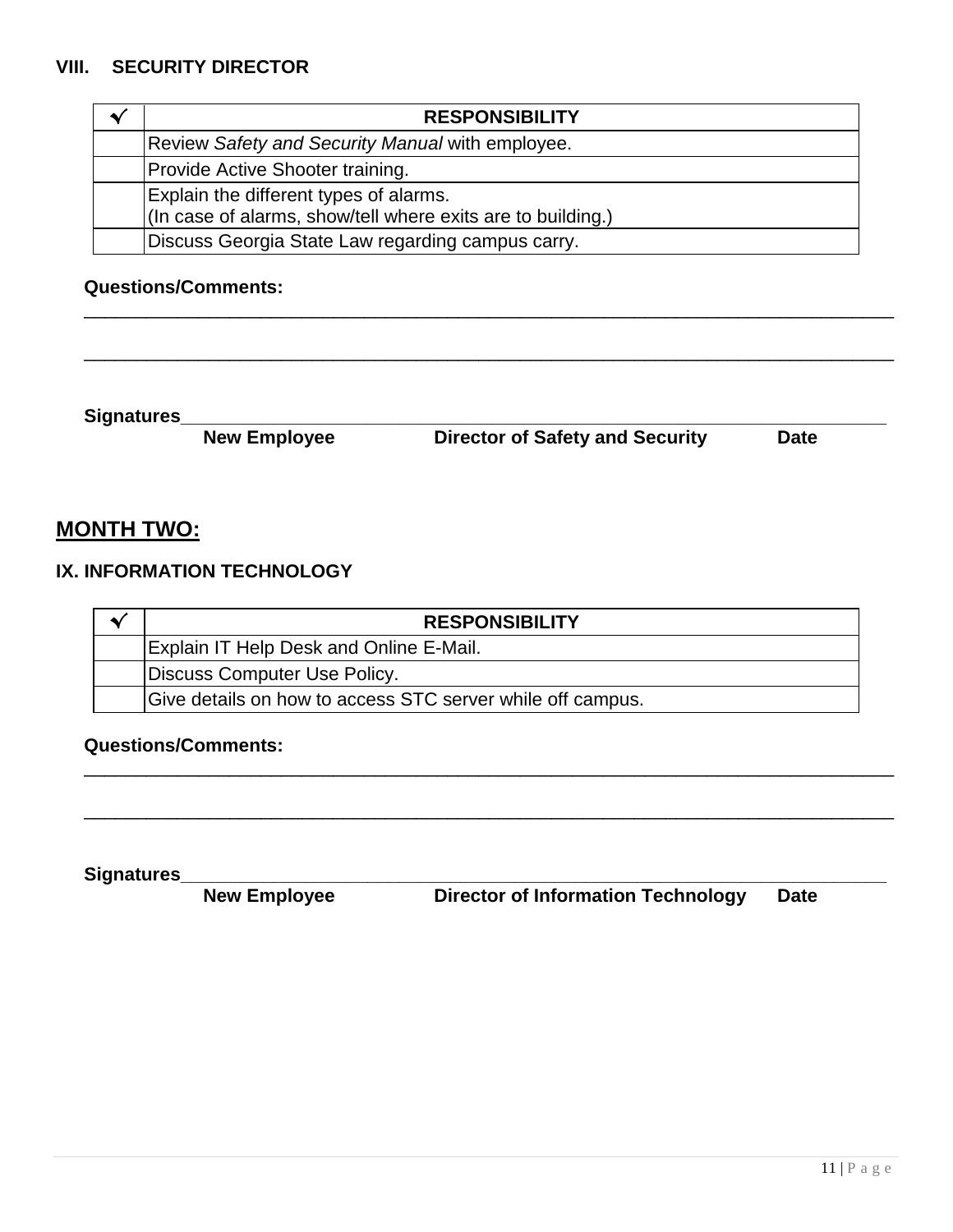#### **X. INSTITUTIONAL EFFECTIVENESS**

| <b>RESPONSIBILITY</b>                                           |
|-----------------------------------------------------------------|
| <b>Review STC Accreditation.</b>                                |
| <b>Explain Institutional Effectiveness Model.</b>               |
| <b>STC IE Intranet Access &amp; Orientation</b>                 |
| Show how to access the online STC Policy and Procedures Manual. |
| Explain Annual Planning.                                        |
| Discuss electronic resume and job description requirements.     |

\_\_\_\_\_\_\_\_\_\_\_\_\_\_\_\_\_\_\_\_\_\_\_\_\_\_\_\_\_\_\_\_\_\_\_\_\_\_\_\_\_\_\_\_\_\_\_\_\_\_\_\_\_\_\_\_\_\_\_\_\_\_\_\_\_\_\_\_\_\_\_\_\_\_\_\_\_\_

\_\_\_\_\_\_\_\_\_\_\_\_\_\_\_\_\_\_\_\_\_\_\_\_\_\_\_\_\_\_\_\_\_\_\_\_\_\_\_\_\_\_\_\_\_\_\_\_\_\_\_\_\_\_\_\_\_\_\_\_\_\_\_\_\_\_\_\_\_\_\_\_\_\_\_\_\_\_

#### **Questions/Comments:**

**Signatures\_\_\_\_\_\_\_\_\_\_\_\_\_\_\_\_\_\_\_\_\_\_\_\_\_\_\_\_\_\_\_\_\_\_\_\_\_\_\_\_\_\_\_\_\_\_\_\_\_\_\_\_\_\_\_\_\_\_\_\_\_\_\_\_\_\_\_\_ VP of Institutional Effectiveness** 

#### **XI. FACILITIES DIRECTOR**

| <b>RESPONSIBILITY</b>                            |  |
|--------------------------------------------------|--|
| Provide information on requests for maintenance. |  |

\_\_\_\_\_\_\_\_\_\_\_\_\_\_\_\_\_\_\_\_\_\_\_\_\_\_\_\_\_\_\_\_\_\_\_\_\_\_\_\_\_\_\_\_\_\_\_\_\_\_\_\_\_\_\_\_\_\_\_\_\_\_\_\_\_\_\_\_\_\_\_\_\_\_\_\_\_\_

\_\_\_\_\_\_\_\_\_\_\_\_\_\_\_\_\_\_\_\_\_\_\_\_\_\_\_\_\_\_\_\_\_\_\_\_\_\_\_\_\_\_\_\_\_\_\_\_\_\_\_\_\_\_\_\_\_\_\_\_\_\_\_\_\_\_\_\_\_\_\_\_\_\_\_\_\_\_

#### **Questions/Comments:**

**New Employee** 

**Signatures\_\_\_\_\_\_\_\_\_\_\_\_\_\_\_\_\_\_\_\_\_\_\_\_\_\_\_\_\_\_\_\_\_\_\_\_\_\_\_\_\_\_\_\_\_\_\_\_\_\_\_\_\_\_\_\_\_\_\_\_\_\_\_\_\_\_\_\_**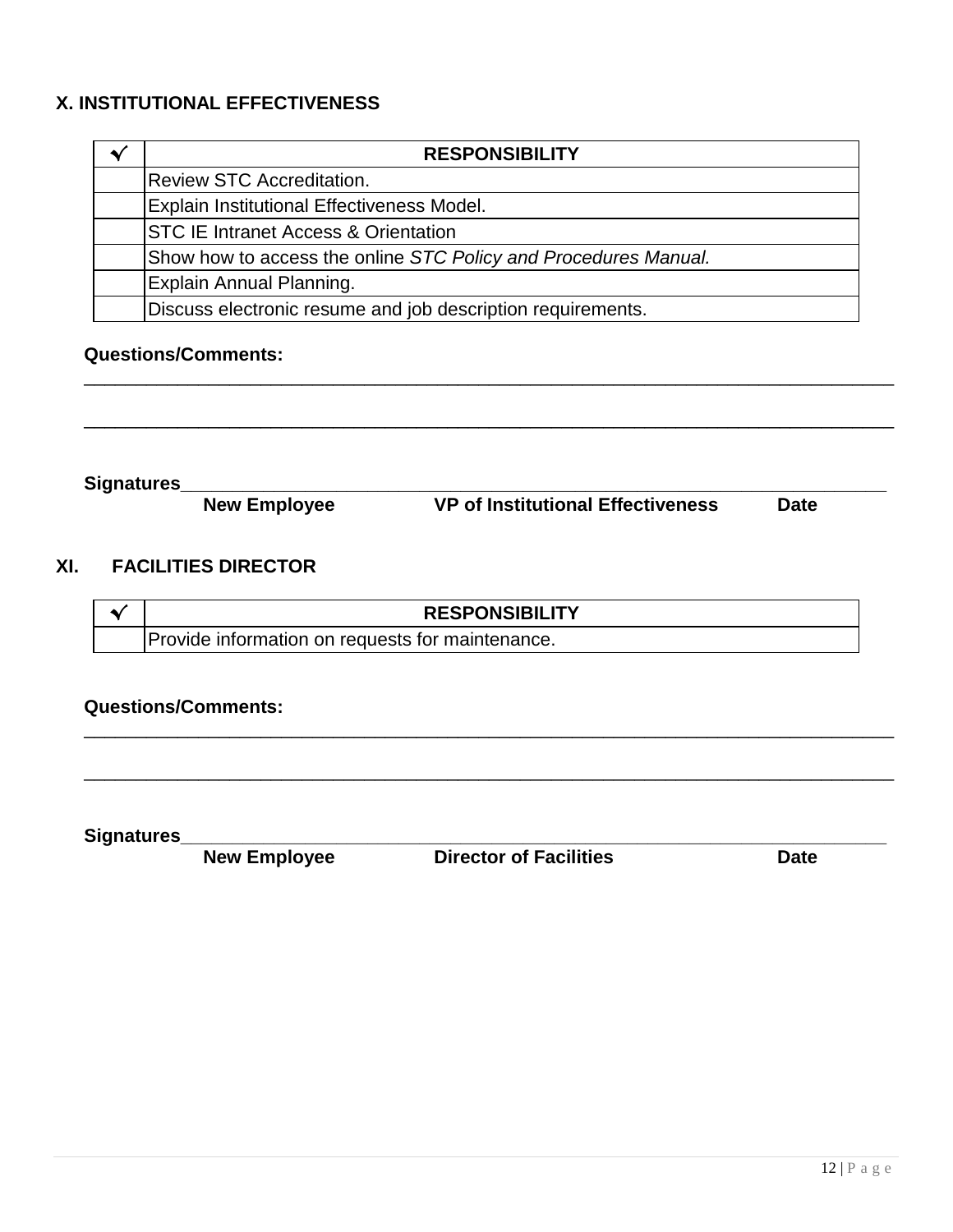#### **XII. ADMINISTRATIVE SERVICES**

| <b>RESPONSIBILITY</b>                                                                                                                                                                   |
|-----------------------------------------------------------------------------------------------------------------------------------------------------------------------------------------|
| Give information about requesting a check for payment of registration fees, dues, etc.                                                                                                  |
| Explain transfer of inventory process.                                                                                                                                                  |
| Make appointments with the appropriate Business Office staff to review the following<br>topics:                                                                                         |
| Give information about requesting travel, filling out the travel form,<br>requesting reimbursement for travel, and following the state's travel<br>guidelines. (Director of Accounting) |
| Explain surplus procedures. (Accountant)                                                                                                                                                |
| Explain purchasing procedures, assign user ID in Team Georgia<br>Marketplace. (Purchasing Specialist)                                                                                   |

\_\_\_\_\_\_\_\_\_\_\_\_\_\_\_\_\_\_\_\_\_\_\_\_\_\_\_\_\_\_\_\_\_\_\_\_\_\_\_\_\_\_\_\_\_\_\_\_\_\_\_\_\_\_\_\_\_\_\_\_\_\_\_\_\_\_\_\_\_\_\_\_\_\_\_\_\_\_

\_\_\_\_\_\_\_\_\_\_\_\_\_\_\_\_\_\_\_\_\_\_\_\_\_\_\_\_\_\_\_\_\_\_\_\_\_\_\_\_\_\_\_\_\_\_\_\_\_\_\_\_\_\_\_\_\_\_\_\_\_\_\_\_\_\_\_\_\_\_\_\_\_\_\_\_\_\_

#### **Questions/Comments:**

**Signatures\_\_\_\_\_\_\_\_\_\_\_\_\_\_\_\_\_\_\_\_\_\_\_\_\_\_\_\_\_\_\_\_\_\_\_\_\_\_\_\_\_\_\_\_\_\_\_\_\_\_\_\_\_\_\_\_\_\_\_\_\_\_\_\_\_\_\_\_**

**New Employee VP of Administrative Services Date**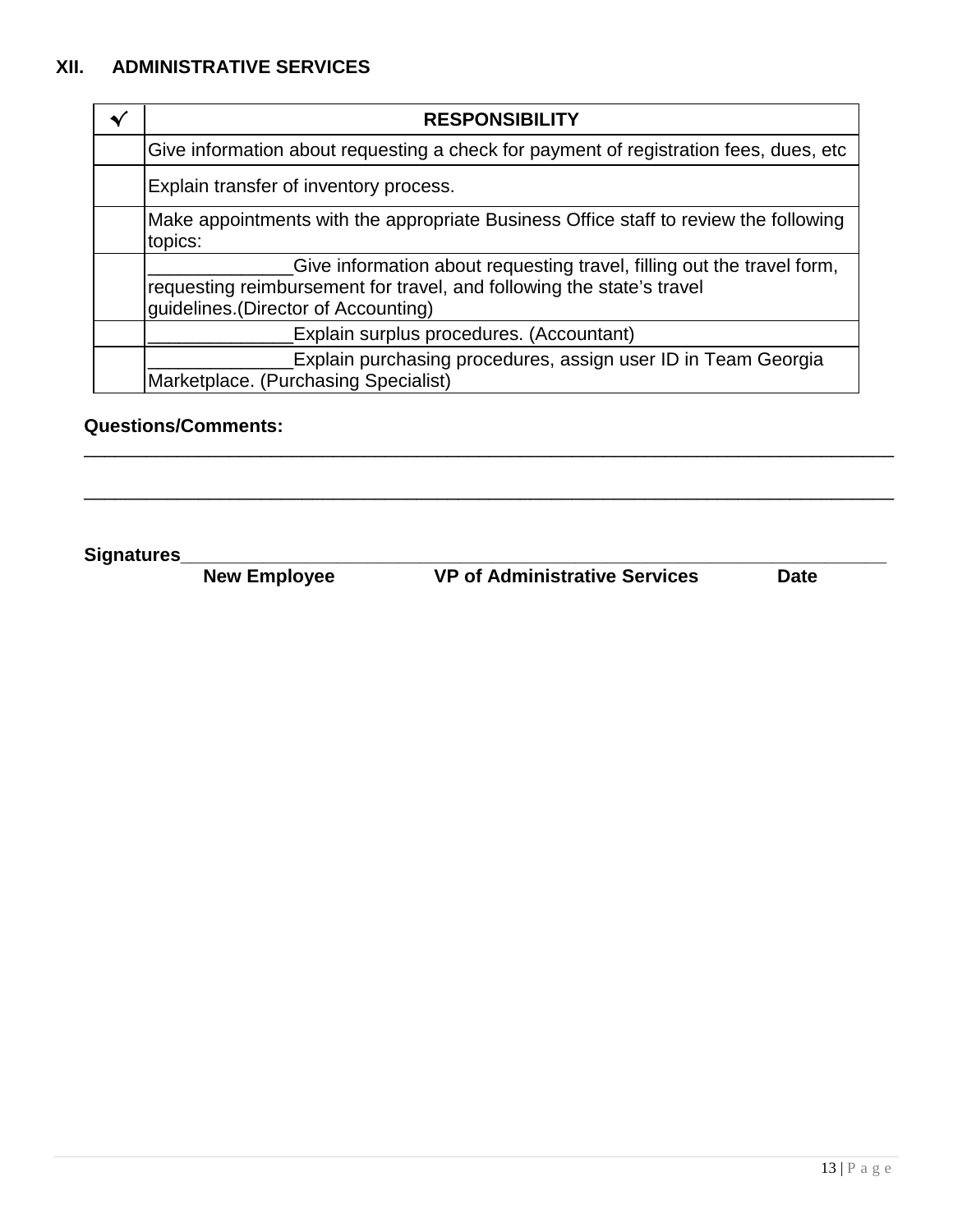#### **MONTH THREE:**

#### **XIlI. STUDENT AFFAIRS**

| <b>RESPONSIBILITY</b>                                                                                   |
|---------------------------------------------------------------------------------------------------------|
| Pre-admissions Career Counseling (Notebook, monitor sessions, etc.)                                     |
| Make appointments with the appropriate Student Affairs staff to review the following<br>topics:         |
| Admissions: Programs, processes, etc.                                                                   |
| Registration: Transcripts, registration responsibilities, graduation<br>procedures, Banner, FERPA, etc. |
| <b>Career Services</b>                                                                                  |
| Financial Aid: Pell, HOPE, eligibility, etc.                                                            |
| <b>High School Initiatives</b>                                                                          |
| <b>Disability Services</b>                                                                              |
| Retention                                                                                               |
| <b>Student Activities</b>                                                                               |
|                                                                                                         |

**\*\*All new employees should review information from these sessions with the VPSA at the conclusion of orientation.**

\_\_\_\_\_\_\_\_\_\_\_\_\_\_\_\_\_\_\_\_\_\_\_\_\_\_\_\_\_\_\_\_\_\_\_\_\_\_\_\_\_\_\_\_\_\_\_\_\_\_\_\_\_\_\_\_\_\_\_\_\_\_\_\_\_\_\_\_\_\_\_\_\_\_\_\_\_\_

\_\_\_\_\_\_\_\_\_\_\_\_\_\_\_\_\_\_\_\_\_\_\_\_\_\_\_\_\_\_\_\_\_\_\_\_\_\_\_\_\_\_\_\_\_\_\_\_\_\_\_\_\_\_\_\_\_\_\_\_\_\_\_\_\_\_\_\_\_\_\_\_\_\_\_\_\_\_

#### **Questions/Comments:**

**Signatures\_\_\_\_\_\_\_\_\_\_\_\_\_\_\_\_\_\_\_\_\_\_\_\_\_\_\_\_\_\_\_\_\_\_\_\_\_\_\_\_\_\_\_\_\_\_\_\_\_\_\_\_\_\_\_\_\_\_\_\_\_\_\_\_\_\_\_\_**

**New Employee VP of Student Affairs Date**

#### **XIV. ADVANCEMENT**

| <b>RESPONSIBILITY</b>                               |
|-----------------------------------------------------|
| <b>Explain purpose of College Foundation.</b>       |
| Inform employee of Foundation contribution methods. |

\_\_\_\_\_\_\_\_\_\_\_\_\_\_\_\_\_\_\_\_\_\_\_\_\_\_\_\_\_\_\_\_\_\_\_\_\_\_\_\_\_\_\_\_\_\_\_\_\_\_\_\_\_\_\_\_\_\_\_\_\_\_\_\_\_\_\_\_\_\_\_\_\_\_\_\_\_\_

\_\_\_\_\_\_\_\_\_\_\_\_\_\_\_\_\_\_\_\_\_\_\_\_\_\_\_\_\_\_\_\_\_\_\_\_\_\_\_\_\_\_\_\_\_\_\_\_\_\_\_\_\_\_\_\_\_\_\_\_\_\_\_\_\_\_\_\_\_\_\_\_\_\_\_\_\_\_

#### **Questions/Comments:**

**Signatures\_\_\_\_\_\_\_\_\_\_\_\_\_\_\_\_\_\_\_\_\_\_\_\_\_\_\_\_\_\_\_\_\_\_\_\_\_\_\_\_\_\_\_\_\_\_\_\_\_\_\_\_\_\_\_\_\_\_\_\_\_\_\_\_\_\_\_\_ ED** of Institutional Advancement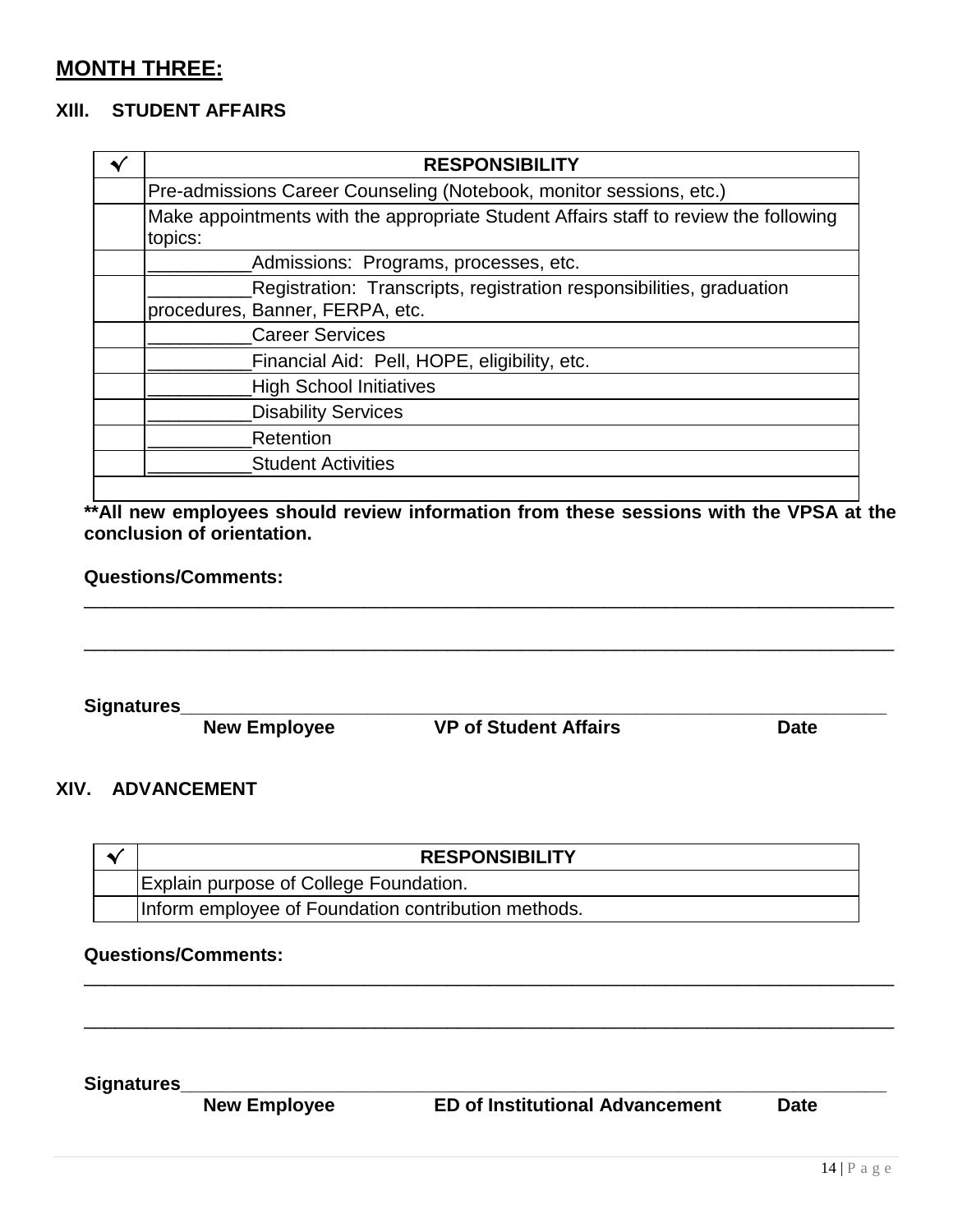#### **XV. PUBLIC RELATIONS**

| $\blacktriangleright$ | <b>RESPONSIBILITY</b>                                                             |  |
|-----------------------|-----------------------------------------------------------------------------------|--|
|                       | Review public relations processes (advertisements, publications, websites, etc.). |  |
|                       | <b>Accessibility Training Video</b>                                               |  |

\_\_\_\_\_\_\_\_\_\_\_\_\_\_\_\_\_\_\_\_\_\_\_\_\_\_\_\_\_\_\_\_\_\_\_\_\_\_\_\_\_\_\_\_\_\_\_\_\_\_\_\_\_\_\_\_\_\_\_\_\_\_\_\_\_\_\_\_\_\_\_\_\_\_\_\_\_\_

\_\_\_\_\_\_\_\_\_\_\_\_\_\_\_\_\_\_\_\_\_\_\_\_\_\_\_\_\_\_\_\_\_\_\_\_\_\_\_\_\_\_\_\_\_\_\_\_\_\_\_\_\_\_\_\_\_\_\_\_\_\_\_\_\_\_\_\_\_\_\_\_\_\_\_\_\_\_

\_\_\_\_\_\_\_\_\_\_\_\_\_\_\_\_\_\_\_\_\_\_\_\_\_\_\_\_\_\_\_\_\_\_\_\_\_\_\_\_\_\_\_\_\_\_\_\_\_\_\_\_\_\_\_\_\_\_\_\_\_\_\_\_\_\_\_\_\_\_\_\_\_\_\_\_\_\_

\_\_\_\_\_\_\_\_\_\_\_\_\_\_\_\_\_\_\_\_\_\_\_\_\_\_\_\_\_\_\_\_\_\_\_\_\_\_\_\_\_\_\_\_\_\_\_\_\_\_\_\_\_\_\_\_\_\_\_\_\_\_\_\_\_\_\_\_\_\_\_\_\_\_\_\_\_\_

#### **Questions/Comments:**

**Signatures\_\_\_\_\_\_\_\_\_\_\_\_\_\_\_\_\_\_\_\_\_\_\_\_\_\_\_\_\_\_\_\_\_\_\_\_\_\_\_\_\_\_\_\_\_\_\_\_\_\_\_\_\_\_\_\_\_\_\_\_\_\_\_\_\_\_\_\_**

**Director of Public Relations Date** 

#### **XVI. LIBRARY SERVICES**

| <b>RESPONSIBILITY</b>                                                    |  |
|--------------------------------------------------------------------------|--|
| Provide information about the use of the library resources and services. |  |
|                                                                          |  |

#### **Questions/Comments:**

**Signatures\_\_\_\_\_\_\_\_\_\_\_\_\_\_\_\_\_\_\_\_\_\_\_\_\_\_\_\_\_\_\_\_\_\_\_\_\_\_\_\_\_\_\_\_\_\_\_\_\_\_\_\_\_\_\_\_\_\_\_\_\_\_\_\_\_\_\_\_**

**Director of Library Services Date**